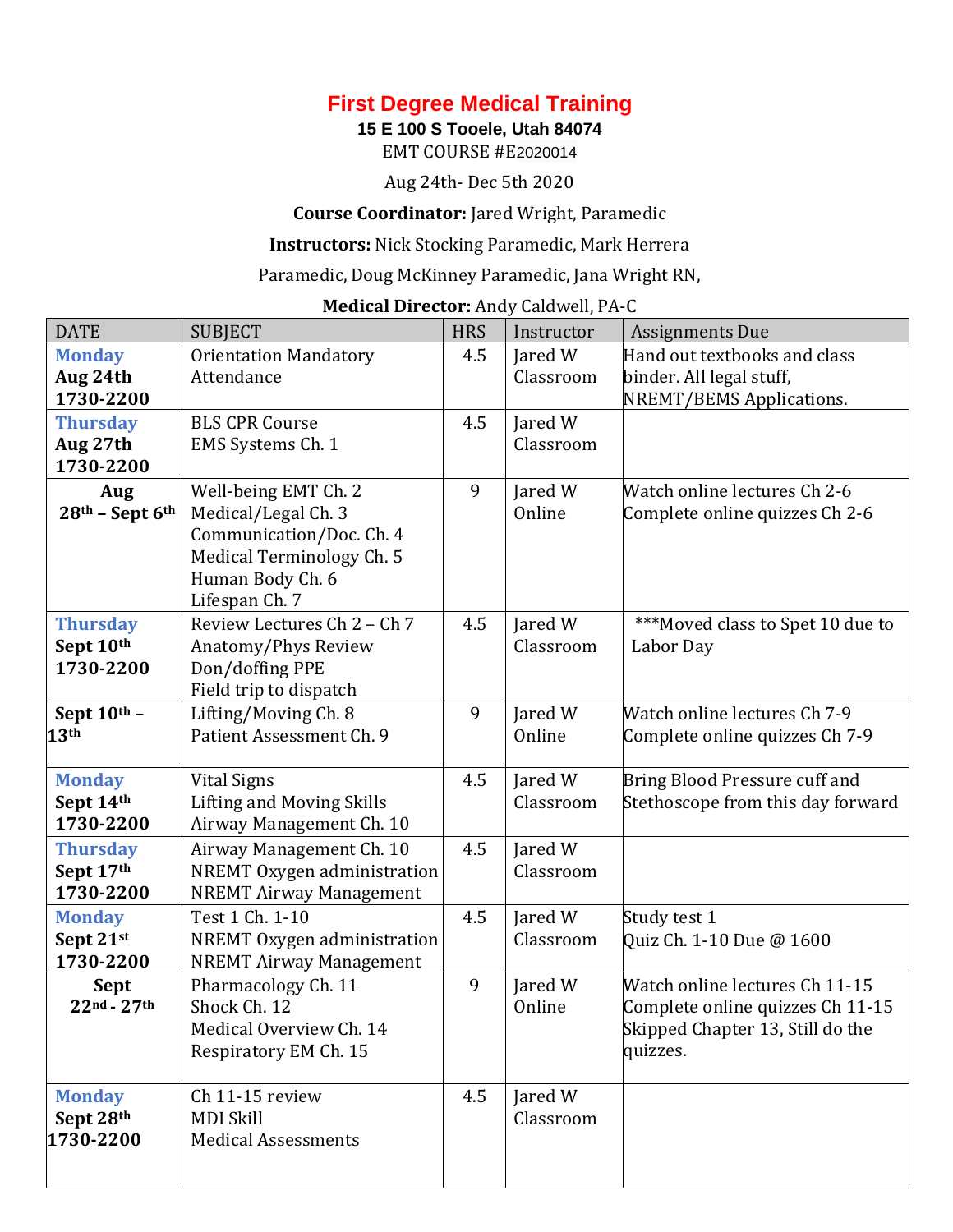| <b>Sept</b>                 | Cardiovascular EM Ch. 16                               | 9   | Jared W              | Watch online lectures Ch 16-18   |
|-----------------------------|--------------------------------------------------------|-----|----------------------|----------------------------------|
| $29th - Oct 4th$            | Neurologic EM Ch. 17                                   |     | Online               | Complete online quizzes Ch 16-18 |
|                             | Gastrointestinal Ch. 18                                |     |                      |                                  |
| <b>Monday</b>               | <b>HR Videos</b>                                       | 4.5 | Jared W              |                                  |
| Oct 5th                     | Drug Test                                              |     | Classroom            |                                  |
| 1730-2200                   | ASA, Nitro, skills. Drug cards                         |     |                      |                                  |
| <b>Thursday</b>             | Test 2 Ch. 11-18                                       | 4.5 | Jared W              | Test 2                           |
| Oct 8th                     | <b>NREMT Medical Assessment</b>                        |     | Classroom            | Quizzes 11-18 due                |
| 1730-2200                   |                                                        |     |                      |                                  |
| <b>Oct</b>                  | Endocrine/Hema. EM Ch.19                               | 9   | Jared W              | Watch online lectures Ch 19-24   |
| 9th. 18th                   | Immunologic EM Ch. 20                                  |     | Online               | Complete online quizzes Ch 19-24 |
|                             | Toxicology EM Ch. 21                                   |     |                      |                                  |
|                             | Psychiatric Ch. 22                                     |     |                      |                                  |
|                             | Gynecologic EM Ch.23                                   |     |                      |                                  |
|                             | TraumaOverviewCh.24                                    |     |                      |                                  |
| <b>Monday</b>               | Review CH 19-24                                        | 4.5 | Jared W              |                                  |
| Oct 19th                    | Epi-pen skill                                          |     | Classroom            |                                  |
| 1730-2200                   | Oral Glucose skill                                     |     |                      |                                  |
|                             | Nasal Narcan Skill<br><b>NREMT Medical Assessments</b> |     |                      |                                  |
| <b>Thursday</b>             | Test 3 19-24                                           | 4.5 | Jared W              | Test 3                           |
| Oct 22nd                    | Bleeding Ch. 25                                        |     | Classroom            | Quizzes 19-24 Due                |
| 1730-2200                   | <b>NREMT Shock/Bleeding</b>                            |     |                      |                                  |
| <b>Oct</b>                  | Soft Tissue Injury Ch. 26                              | 9   | Jared W              | Watch online lectures Ch 26-29   |
| $23rd - 31st$               | Face and Neck Injury Ch. 27                            |     | Online               | Complete online quizzes Ch 26-29 |
|                             | Head/Spine Injury Ch. 28                               |     |                      |                                  |
|                             | Chest Injury Ch. 29                                    |     |                      |                                  |
| <b>Monday</b>               | Ch 26-29 review                                        | 4.5 | Jared W              |                                  |
| Nov 2nd                     | Ch 26-29 skills                                        |     | Classroom            |                                  |
| 1730-2200                   | <b>NREMT Trauma assessments</b>                        |     |                      |                                  |
| <b>Nov</b>                  | ABD Injury Ch. 30                                      | 9   | Jared W              | Watch online lectures Ch 30-33   |
| $3rd - 8th$                 | Orthopedic Injuries Ch. 31                             |     | Online               | Complete online quizzes Ch 30-   |
|                             | Environmental EM Ch. 32                                |     |                      | 33                               |
|                             | Obstetrics Ch 33                                       |     |                      |                                  |
| <b>Monday</b>               | Ch 30-33 skills                                        | 4.5 | Jared W              | NREMT Medical/Trauma Assess.     |
| Nov 9th                     | <b>NREMT Trauma assessments</b>                        |     | Classroom            |                                  |
| 1730-2200                   | <b>NREMT</b> Joint Immobilization                      |     |                      |                                  |
|                             | <b>NREMT Splinting</b>                                 |     |                      |                                  |
| <b>Thursday</b><br>Nov 12th | Test 4 Ch. 25-33<br>Pediatric EM Ch. 34                | 4.5 | Jared W<br>Classroom | Test 4<br>Quizzes 25-33 Due      |
| 1730-2200                   |                                                        |     |                      |                                  |
| <b>Nov</b>                  | Pediatric EM Ch. 34                                    | 9   | Jared W              | Watch online lectures Ch 34-39   |
| $13th - 22nd$               | Geriatric EM Ch. 35                                    |     | Online               | Complete online quizzes Ch 34-39 |
|                             | Special Challenges EM Ch.36                            |     |                      |                                  |
|                             | <b>Transport Operations Ch. 37</b>                     |     |                      |                                  |
|                             | Incident Mgmt Ch.39                                    |     |                      |                                  |
| <b>Monday</b>               | Retake 2 tests in class                                | 4.5 | Jared W              | Retake 2 tests                   |
| Nov 23rd                    |                                                        |     | Classroom            |                                  |
| 1730-2200                   |                                                        |     |                      |                                  |